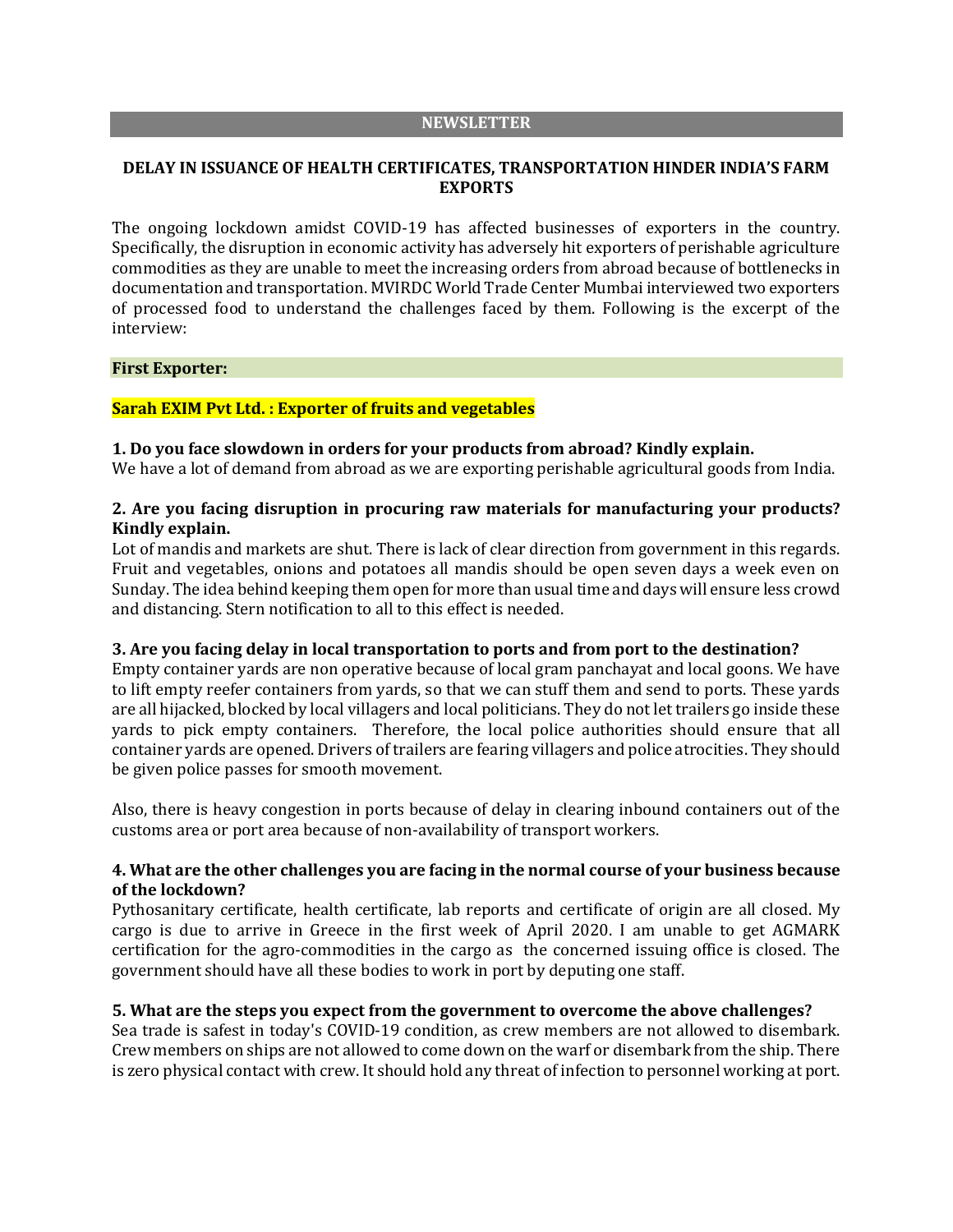Yet Indian authorities have asked for 14 days quarantine of vessel before given berthing permission. This is uncalled for.

Therefore, the government should do away with this mandatory quarantine and instead impose stringent measures to ensure zero physical contact with the crew. The government should ensure smooth functioning of exports of perishable agriculture commodities. This year, due to adverse weather, the harvesting season has been delayed by three months and started in march. The farmers will lose heavily if exports are hampered.

## **Second Exporter:**

## **McCain Foods India Pvt Ltd. Exporter of French Fries, Smiles, Savoury Wedges, Hash Brown**

## **1. Do you face slowdown in orders from abroad? Kindly explain.**

Yes, we do observe overall slowdown in many export markets due to lockdown, travel cancellations, etc in different countries.

However, retail channels for food products has picked up well in most countries. People have now more demand for foods that can be consumed at home during the lock down.

India does have some new opportunity to build its exports in key product categories including food , where China had been competing.

Consumers/ countries trust and repose confidence on Indian products as the quality of our supply is far better than that of China in the present scenario.

#### **2. Are you facing disruption in procuring raw materials for your goods? Kindly explain.**

Not so much, however, the movement of goods from one place to other is a challenge, this could impact our future raw material availability.

#### **3. Are you facing delay in local transportation to ports and from port to the destination?**

Indian Ports are practically not operating with lock down situation, port congestions, lack of manpower at port, etc. Besides, the Customs House Agents/ Forwarders/ Road / Rail transporter/ shipping lines offices are not functional.

## **4. What are the other challenges you are facing in the normal course of your business because of the lockdown?**

Issues of documents from government departments such as Export Inspection agency (for getting the mandatory health certificate of food products) and Chamber of commerce (Certificate of origin) have not been functional, thereby practically even if government mentions that essential commodities such as food can move, it is practically not possible without availability of needful certificates. Respective departments are unaware about any procedure to provide these documents online to exporters. Courier service is not functional – resulting in inability to dispatch documents to customers, banks, etc.

#### **5. What are the steps you expect from the government to overcome the above challenges?**

Government should align government departments to accept application and start functioning online to issue respective certificates. India should encourage online certification with digital signature and. streamline the operations of ports and customs departments.